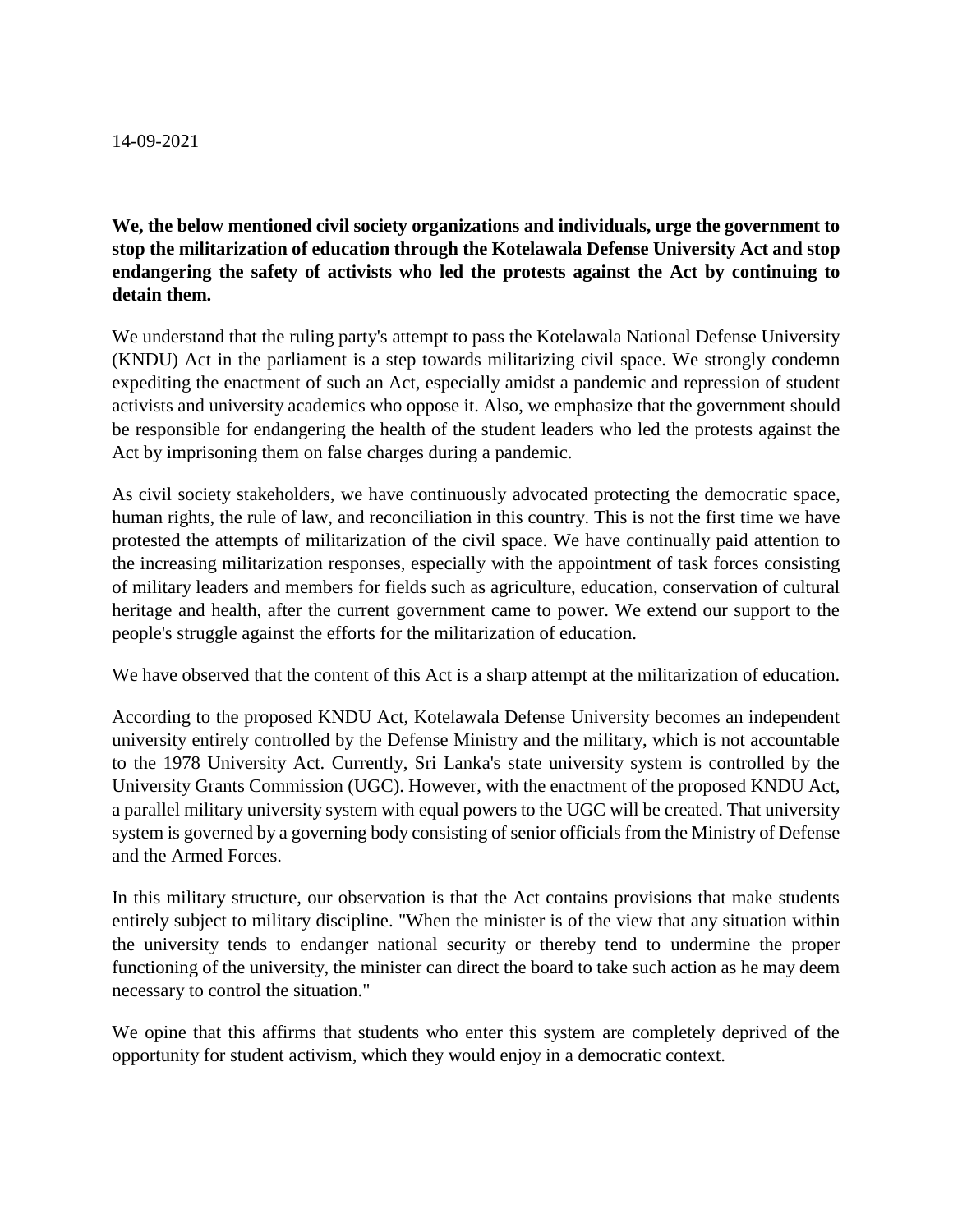All stakeholders, including university students, have the right to protest this, and we oppose any attempt to suppress the university academics and student activists who led the dissent. Many incidents of arbitrary arrests and grilling of student activists and academics on false charges have been reported.

Wasantha Mudalige, the Inter-University Students' Federation convener, who was involved in the protest at Parliament Road on August 3rd, was arrested while returning from a discussion programme on Sirasa TV on the night of August 5th. Student activists Chameera Koswaththa and Koshila Hansamali, who were involved in the protests, were also arrested. Amila Sandeepa, the President of the Jayawardhanapura University Students' Union, was also abducted and arrested. Lecturer Aminda Lakmal reported on social media an incident of attempting to arrest a person by someone in civilian clothes in a bus, which was transporting a group of people returning from a protest against the Act. We also draw attention to the attempts made to suppress the activists who are actively involved in the struggle of the teachers and the principals.

In our observation, most of these arrests were made under false charges of violating the quarantine laws. Student activists have been denied bail, accusing them of damaging public property by setting fire to a coffin model during the protest.

It was informed that student leaders Wasantha Mudalige, Chameera Koswaththa, and Amila Sandeepa, who were imprisoned in that way, had been infected with the Covid-19 virus in prison. We strongly emphasize that the government must take responsibility for endangering their lives due to the irresponsibility of the authorities. It is necessarily the government's responsibility to ensure the healthcare, security, and welfare of the persons who are in state custody.

We strongly emphasize that the pandemic is not a license given to the government to neglect the rights of the people.

We urge the government to repeal the KNDU Act, which has not been tabled in the parliament, and not deprive the people of their right to protest and express their views. Also, we urge immediate action to release the detained student leaders and other activists.

## **Organizations**

- 1. Anuradhapura District Citizen Committee
- 2. Asia Lanka Social Development Cooperation
- 3. Center for Community Empowerment, Batticaloa.
- 4. Centre for Human Rights and Development (CHRD)
- 5. Centre for Society and Religion
- 6. Civil Society Solidarity Centre
- 7. Eastern Social Development Foundation (ESDF)
- 8. Environment and Community Development Information Centre (ECDIC)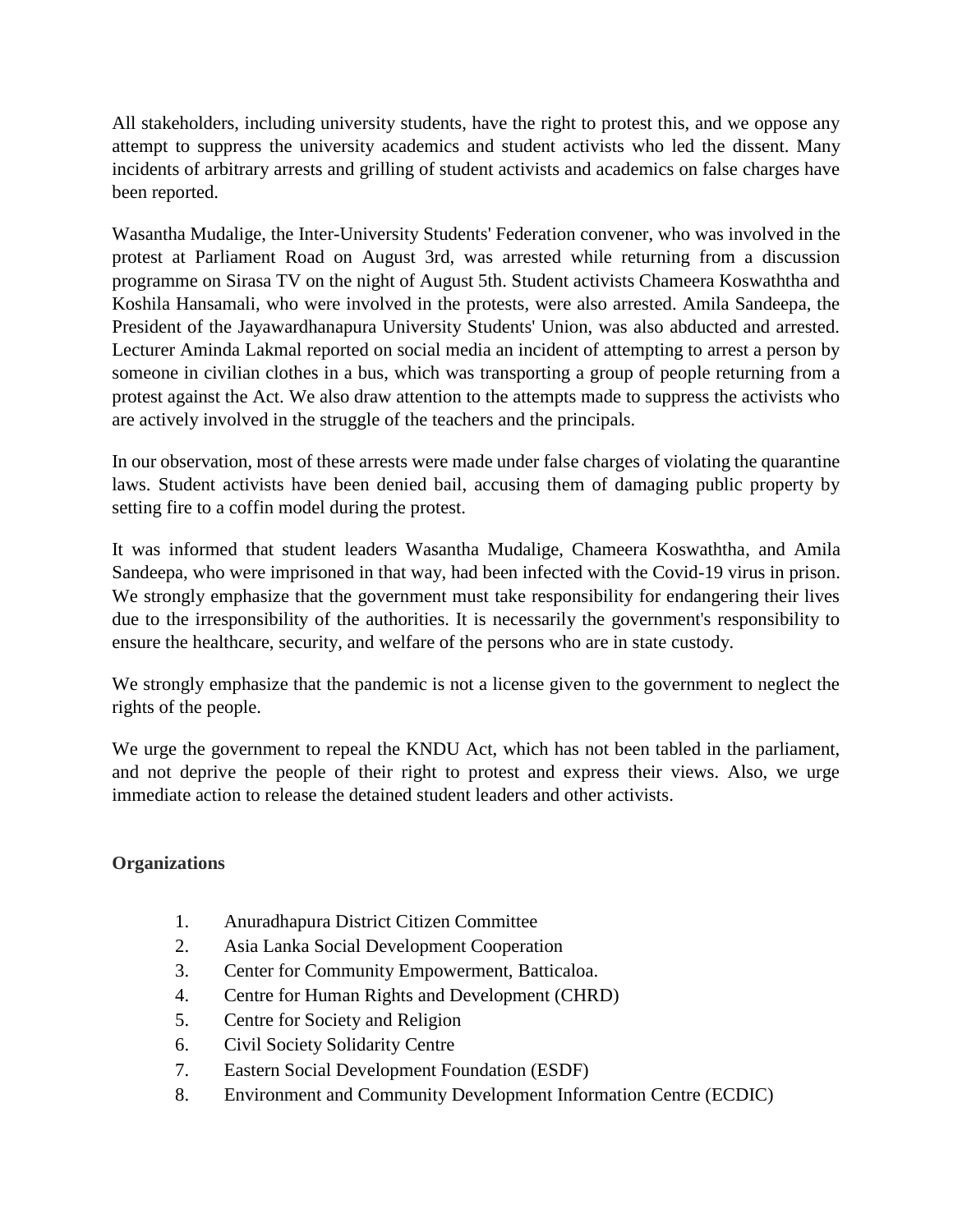- 9. Families Of the Disappeared
- 10. Food Information Action Network- FIAN Sri Lanka
- 11. Human & Environment Links Progressive Organization (HELP-O)
- 12. Human Rights Office, Kandy
- 13. INFORM Human Rights Documentation Centre
- 14. Institute Social Development (ISD)
- 15. Janawaboda Kendraya
- 16. Lanka Organic Agriculture Movement (LOAM)
- 17. Law and Society Trust
- 18. Lawyers for Democracy
- 19. Movement for National Land and Agriculture Reform (MONLAR)
- 20. Movement for Plantation Peoples' Land Rights (MPPLR)
- 21. Muslim Women's Development Trust
- 22. National convener -National Fisheries Solidarity Movement
- 23. National Peace Council
- 24. Organization of Environment and Children Rights Preservation OECRP
- 25. Partners in Alternative Training (PALTRA)
- 26. PEF Sri lanka
- 27. People's Alliance for Right to Land (PARL)
- 28. RED Organization
- 29. Right to Life Human Rights Centre (R2L)
- 30. Rights Now Collective for Democracy
- 31. Rural Development Planning Organization (RDPO)
- 32. SAFE Foundation
- 33. Samadana
- 34. Savisthri National Womens' Movement
- 35. Social Institute for Development of Plantation Sector (SIDPS)
- 36. Sri Lanka Brief
- 37. Sri Lanka Nature Group
- 38. St John's Church, Uranee, Batticaloa
- 39. Standup Movement Lanka
- 40. University of Peradeniya
- 41. Upcountry Civil Society Collective (UCSC)
- 42. UPSAC Sri Lanka
- 43. Uva Shakthi Foundation
- 44. Vikalpa
- 45. Viluthu--Centre for Human Resource Development
- 46. Women Development Organization
- 47. Women for Justice and Peace in Sri Lanka
- 48. Women's Action for Social Justice (WASJ) Net Work.
- 49. Women's Action Network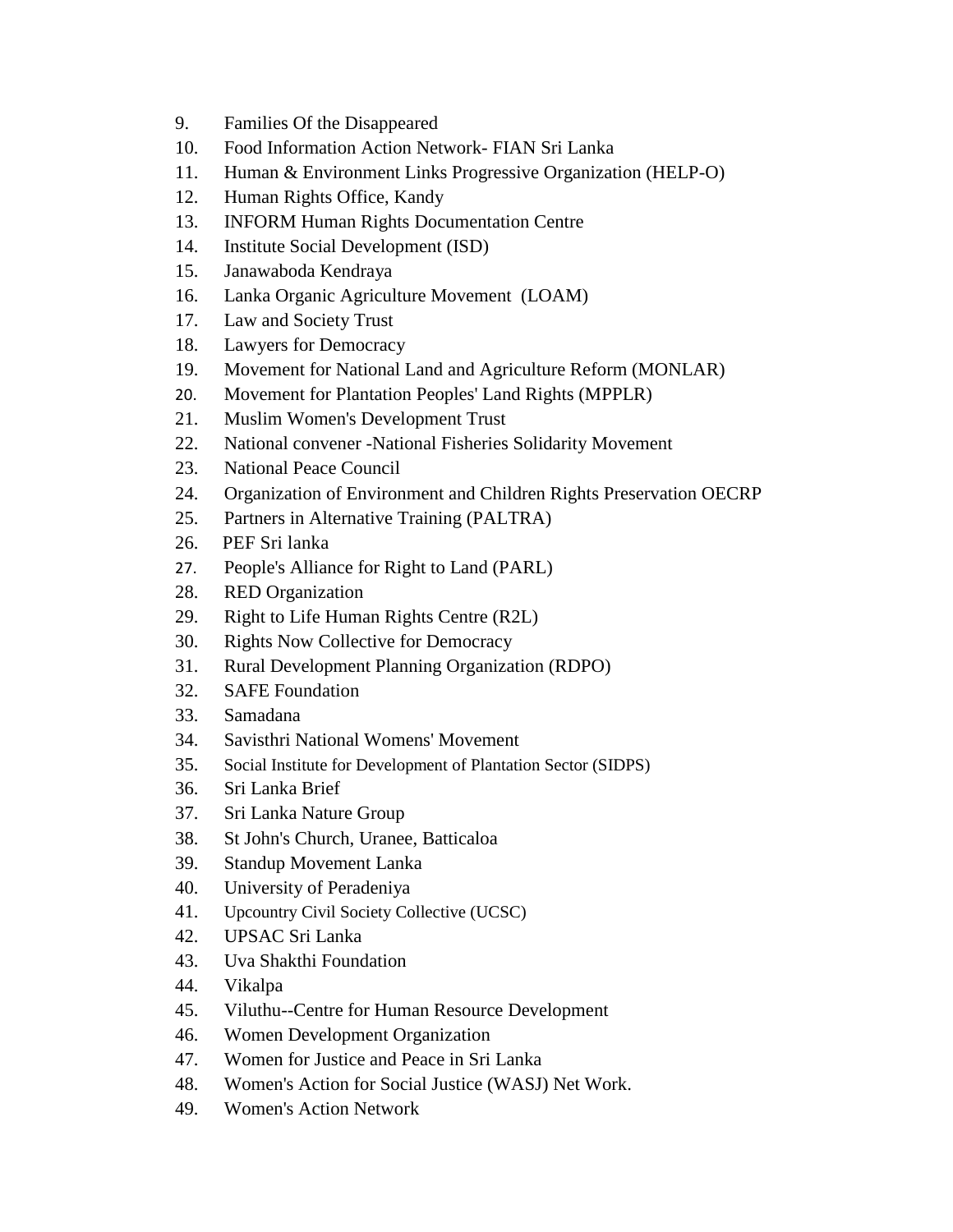## **Individuals**

- 50. Anithra Varia
- 51. Anushaya Collure
- 52. Aruna Shantha Nonis
- 53. Ashila Dandeniya
- 54. B.Gowthaman, Attorney at law
- 55. Buhary Mohamed
- 56. Chaminda Piyasekara
- 57. Chandra Devanarayana
- 58. Chathura Walivitiya
- 59. D.A Saman Hamangoda
- 60. D.M. Nimal Disanayake
- 61. Dinushika Dissanayake, Attorney-at-Law
- 62. Fr. Jeevantha peiris
- 63. Fr. Nandana Manatunga -
- 64. Fr. Rohan Silva
- 65. Fr.M.Sathivel
- 66. Herman Kumara
- 67. Ian Ferdinands
- 68. J.A.N.N.Priyantha Fernando
- 69. Jagath Siriwardana
- 70. Jayani Abeysekara
- 71. Jayanthi Kuru-Utumpala
- 72. Jayasiri Jayasekara
- 73. Jehan Jegadeesan
- 74. Jehan Perera
- 75. Joanne Senn
- 76. Juwairiya Mohideen
- 77. K,S,Ratnavale , Attorney at law
- 78. K. Ajith Hadley Perera
- 79. K. J. Brito Fernando
- 80. L.W.R Wickramasinghe
- 81. Lal Wijenayake
- 82. Lucille Abeykoon
- 83. Maithreyi Rajasingam,
- 84. Marisa de Silva
- 85. N. Harsha Jayarathna,
- 86. N. Sukirtharaj,
- 87. Nadesan Suresh
- 88. Nadie Kammallaweera